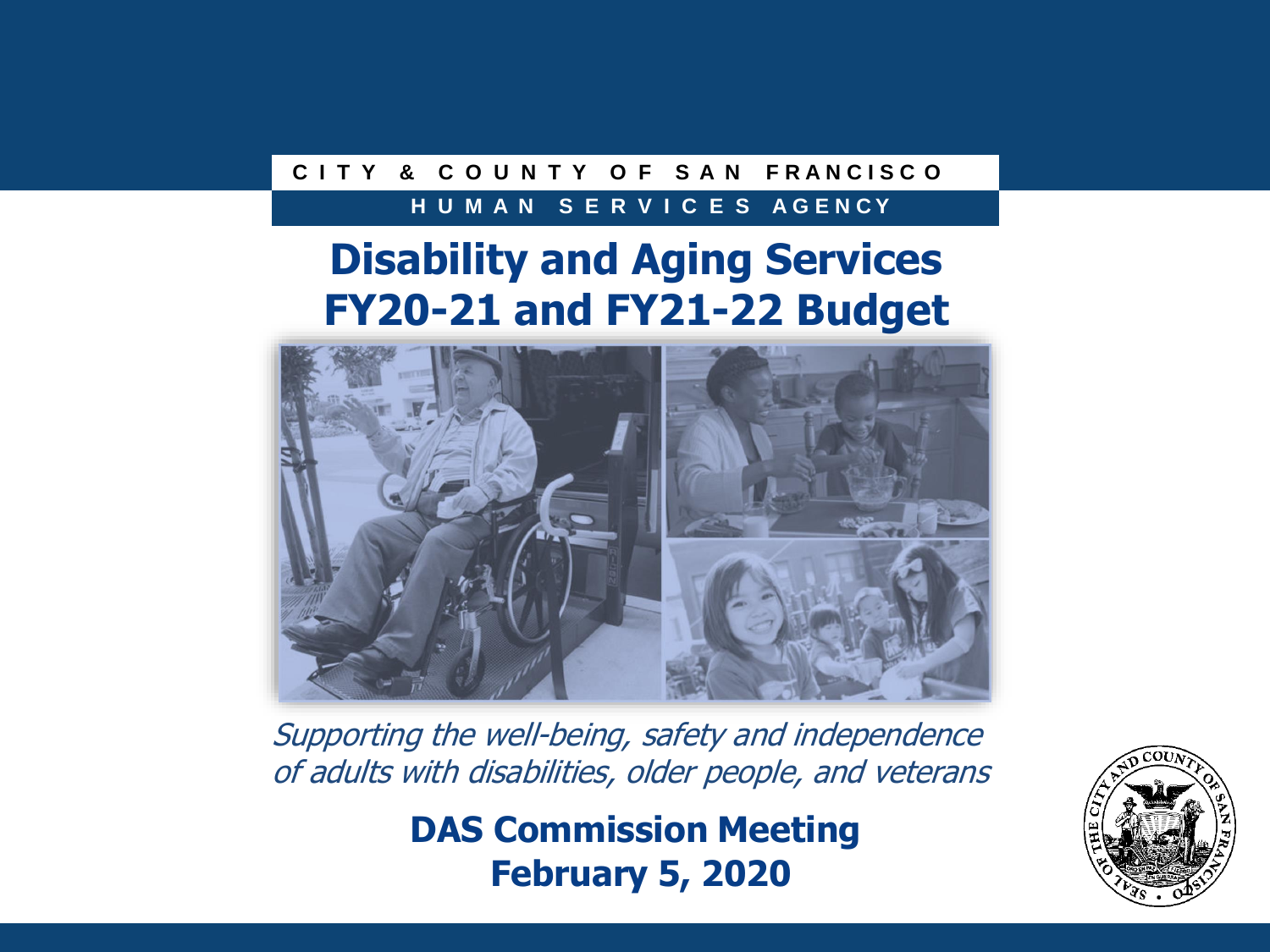# **Budget Process**

# **Mayor's Budget**

- Reduce ongoing General Fund budgets by 3.5% in FY20-21, as well as an additional 3.5% in FY21-22
- For HSA this translates into reductions of:
	- \$2,200,219 in FY20-21
	- \$4,400,439 in FY21-22

# **State Budget**

• Growth in HSA revenues are sufficient to meet target

# **Agency Budget**

- Maximize revenues in existing programs
- $\overline{\phantom{a}}$ • Prioritize core functions, minimize service impacts, and avoid layoffs
- Repurpose existing vacancies/funds to meet new needs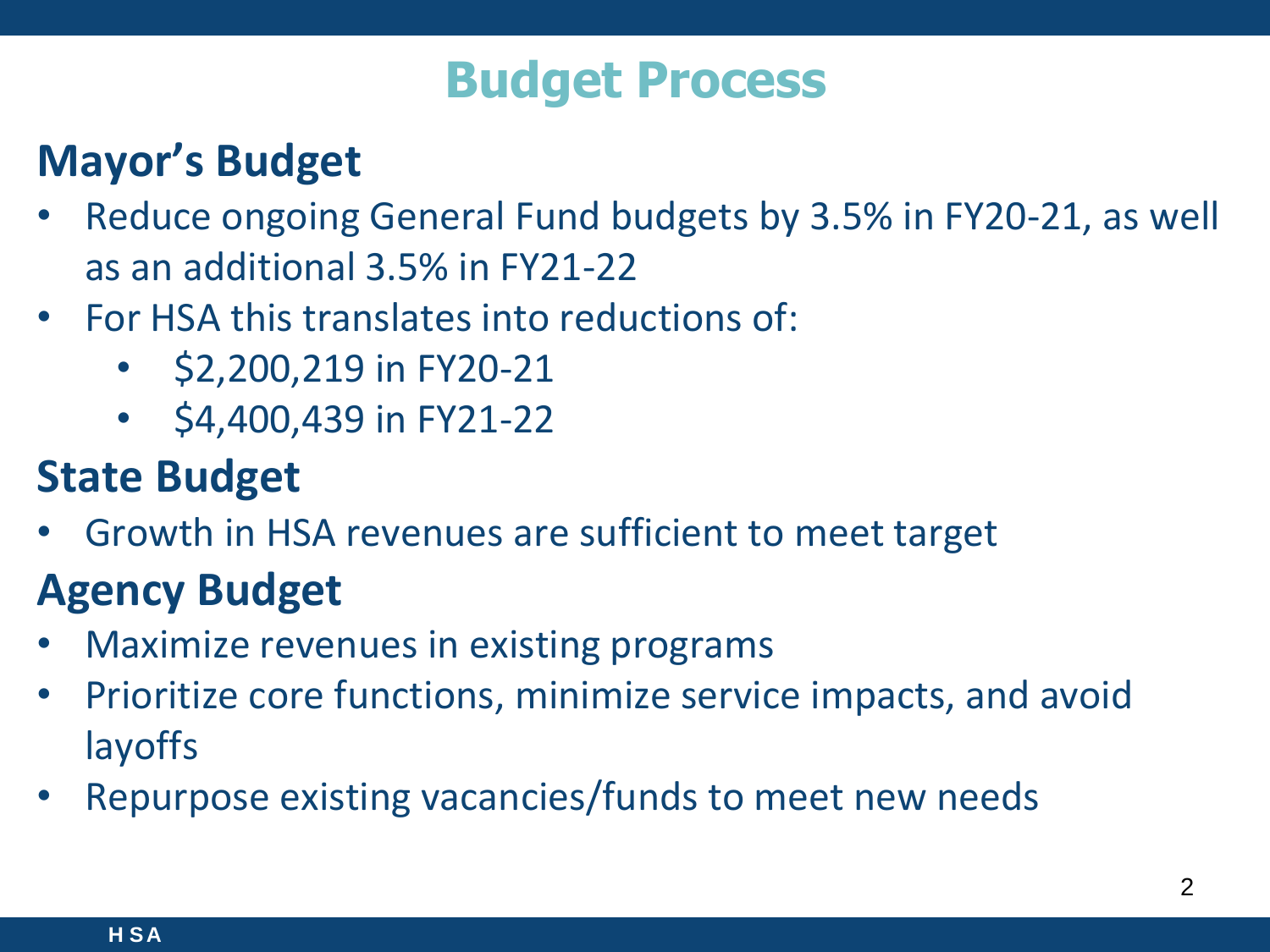

# **DAS FY20-21 Proposed Bgt Budget By Sources**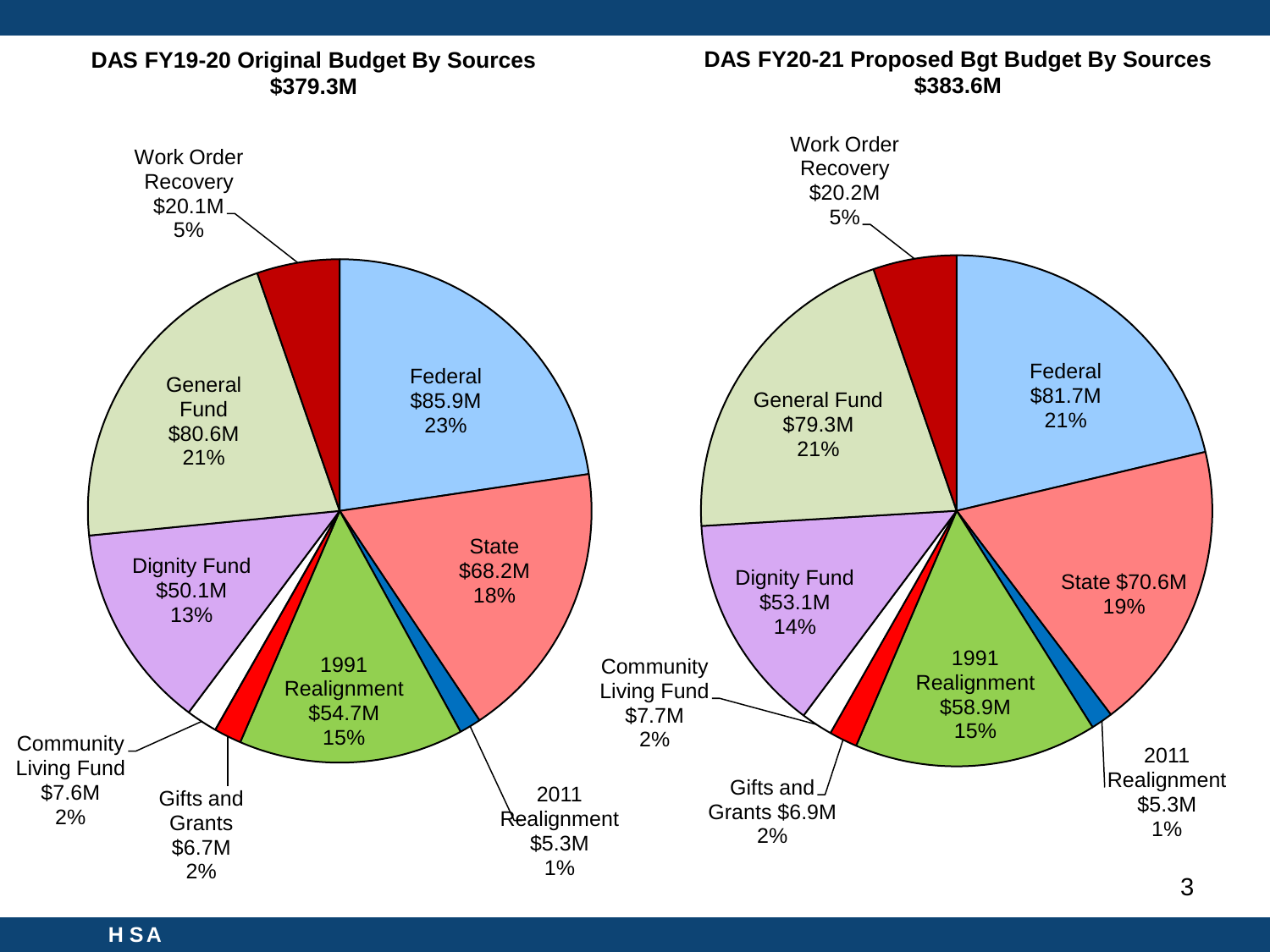#### **DAS FY19-20 Original Budget by Program \$379.3M**

**DAS FY20-21 Proposed Bgt Budget by Program \$383.6M**

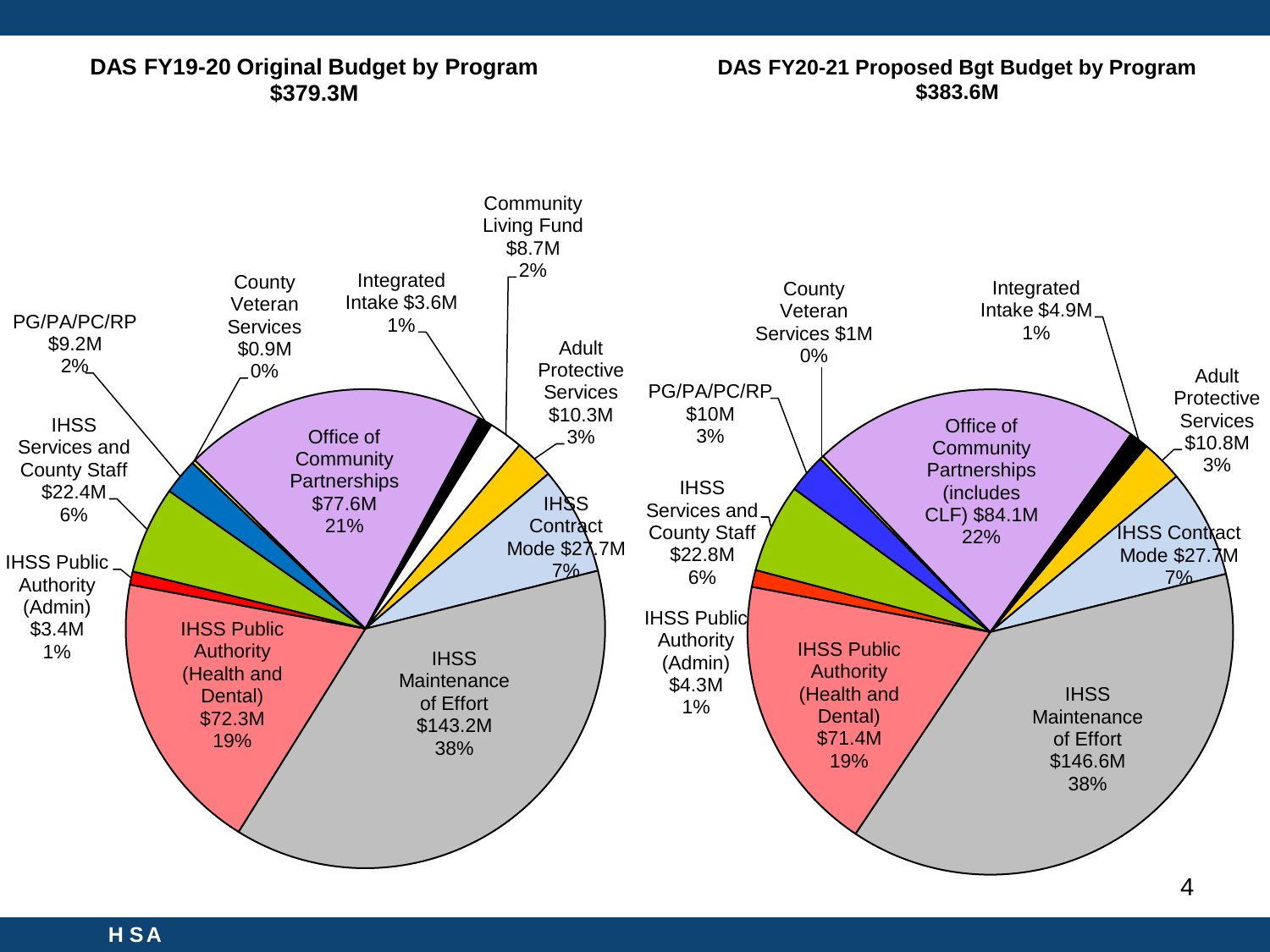**FY19-20 Original DAS Budget by Category \$379.3M**

**FY20-21 Proposed DAS Budget by Category \$383.6M**

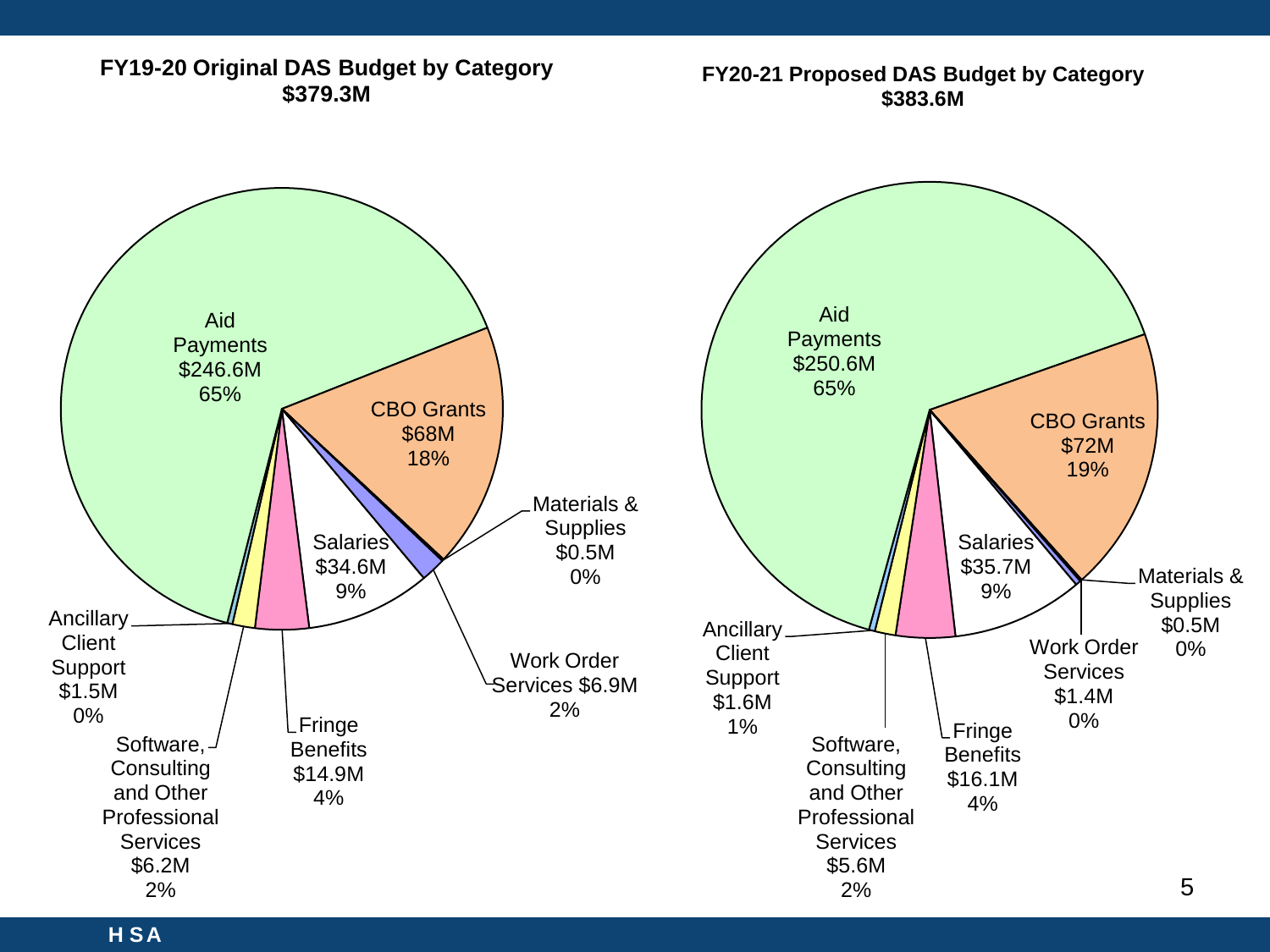

• The MCO increases provider wages (\$16.50 / hr. on 7/1/19, \$17.50 on 7/1/20, \$18.00 on 7/1/21) and local costs

| <b>IHSS MOE (in millions)</b>                                             | <b>FY19-20</b> | <b>FY20-21</b> | <b>FY21-22</b> |
|---------------------------------------------------------------------------|----------------|----------------|----------------|
| <b>Total MOE Budgeted or</b><br>projected at FY19-20 budget<br>submission | \$143.6        | \$156.4        | \$167.1        |
| <b>Current MOE projection</b>                                             | \$135.7        | \$146.6        | \$155.7        |
| Current projected year-over-<br>year cost increases                       | \$12.4         | \$10.9         | \$9.1          |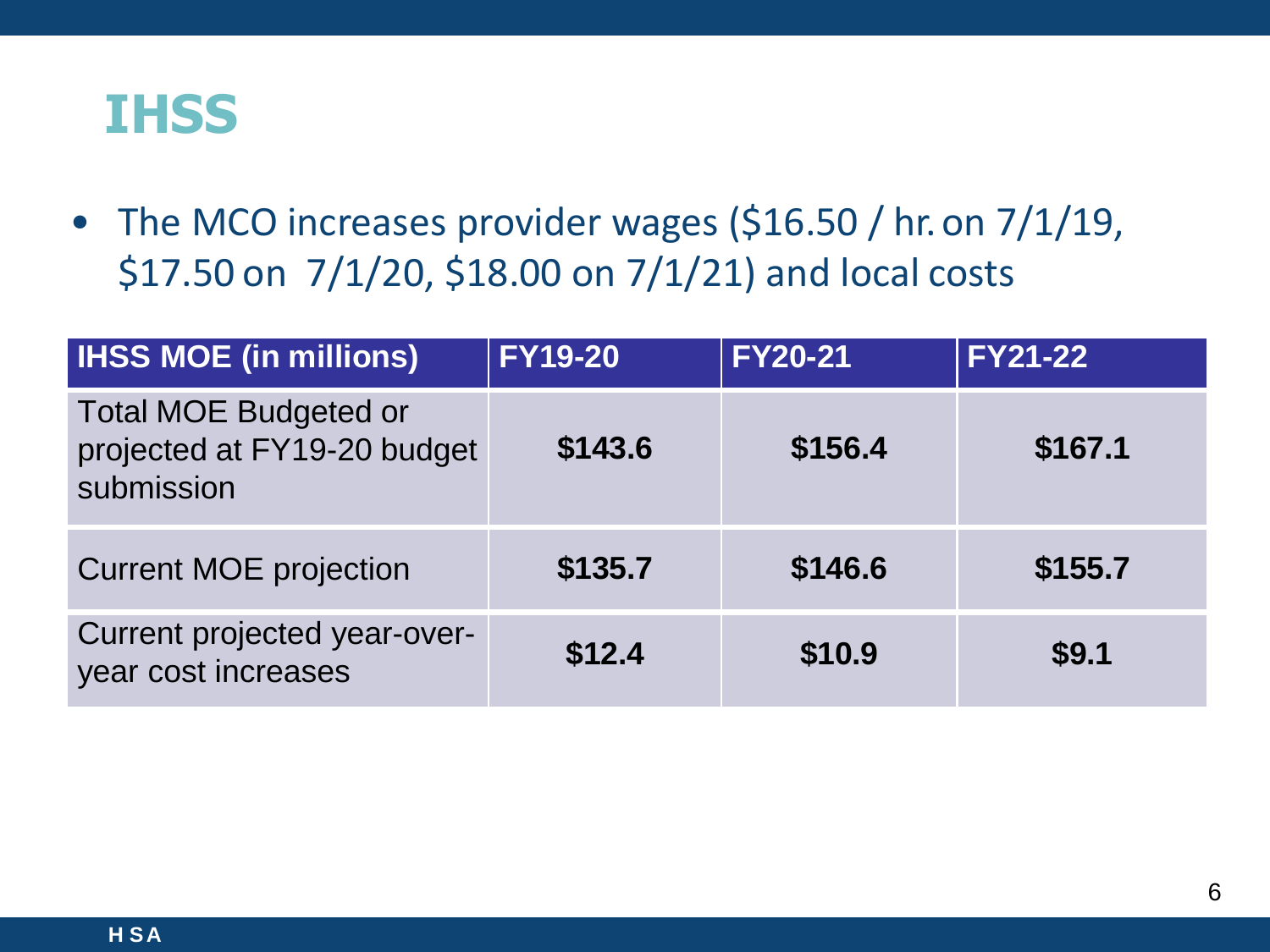### **Proposed Mayoral Initiative (pending approval and available funds): RCFE Placements for Public Guardian and APS Clients**

- **Public Guardian**
	- \$1.4M in FY 20-21 and \$2.8M in FY 21-22 to expand PG Housing Fund
	- Provides RCFE patches to 40 clients over 2-year period
	- Aims to alleviate custodial-level occupancy at ZSFGH, freeing up critical resources

## • **Adult Protective Services**

- \$100k in both FY 20-21 and FY 21-22 adds two additional placement beds for APS clients
- Increases capacity in temporary supportive setting for clients transitioning to community-based permanent placement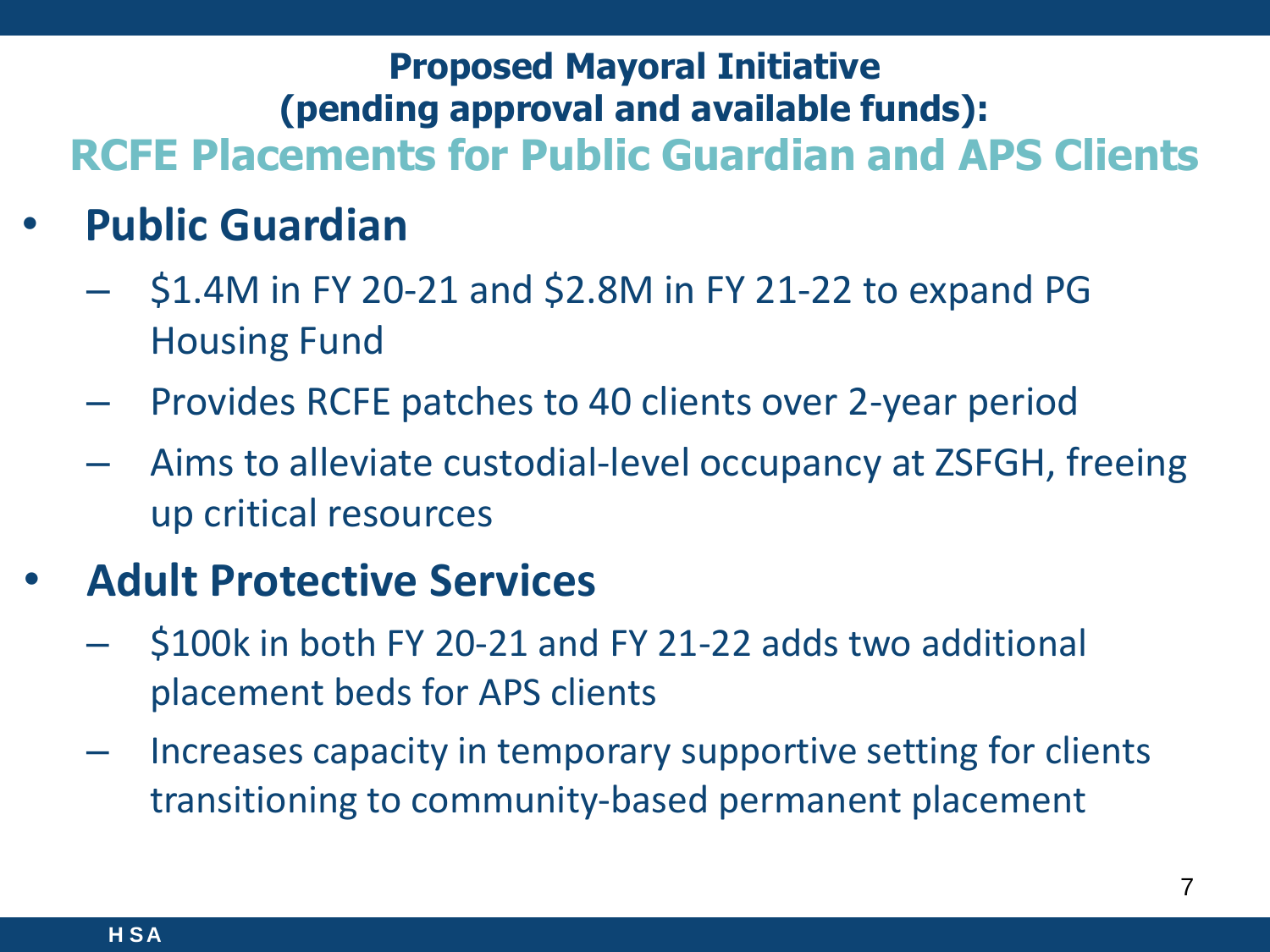### **Proposed Mayoral Initiative (pending approval and available funds): Assisted Living Facility (ALF) City-owned Property Concept**

- **High real estate costs prohibitive for low-income assisted-living providers in San Francisco**
- **Increase viability of ALFs by providing City-owned space to operators**
- **ALF Workgroup findings:**
	- Approach is optimized in larger facilities, 50+ beds
	- Higher subsidy revenues generated by residents with moderate to complex needs
	- By also absorbing ongoing costs such as utilities and property insurance, City could increase likelihood of long-term success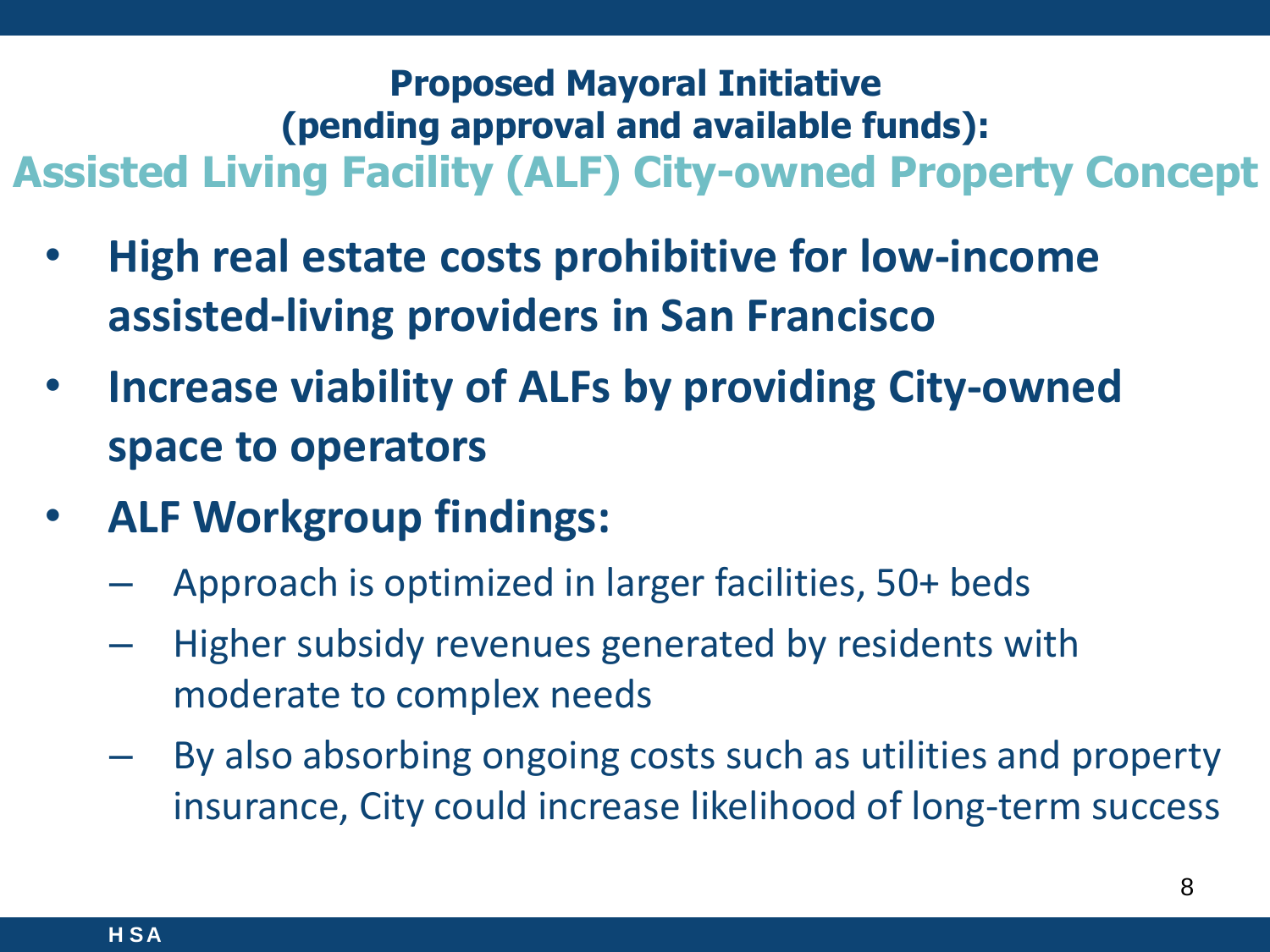# **DAS Position Substitutions**

# **Office of Community Partnerships**

- 2 substitutions to accommodate incorporating LTC Ops and Dignity Fund units under centralized organizational structure
- **IHSS**
	- 2 substitutions create operations oversight unit, as well as dedicated Policy, Training and Special Projects lead

# • **Public Guardian**

– Establishes managerial role to oversee daily operations in the PG office, which serves over 350 vulnerable San Franciscans

## • **Public Administrator**

– Substitution creates specialized office manager role to oversee business process, policies and procedures in the office of the legal team